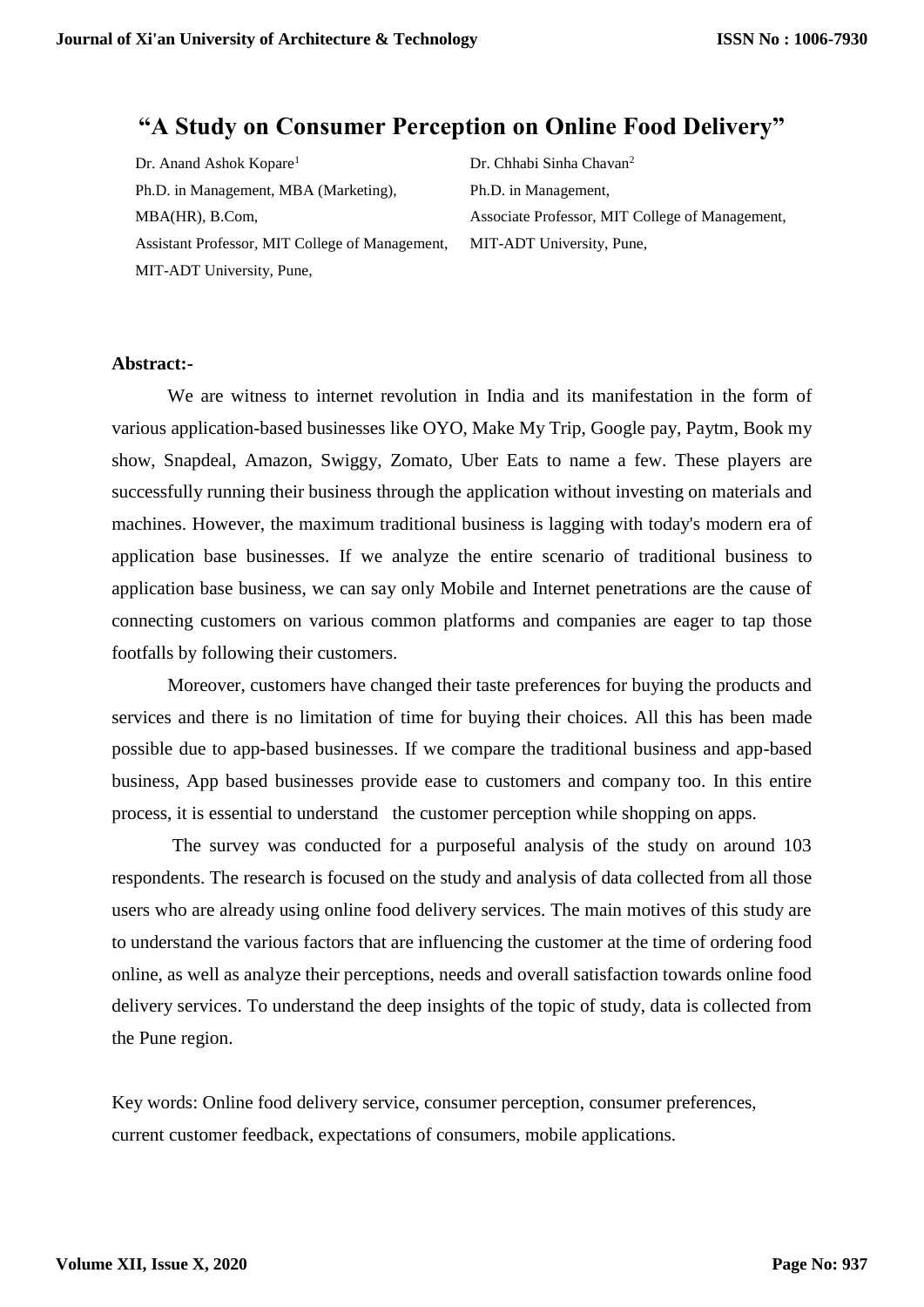#### **1) Introduction: -**

Online Food Delivery comprises services which deliver prepared meals and food that was ordered online for direct consumption. Food ordering online is completely different from other offline food ordering sources, as the internet promotes direct communication between the retailer and the end-user. Technology has played a major role in transforming the food service from mobile to online ordering to satisfy changing consumer demands, making its way to the top. Today, the food delivery service business is one of the fastest-growing segments of e-commerce. The main difference between traditional and online food ordering is a form of communication between the seller and the buyer. E-Commerce has disabled consumer interactions in the form of Helpline numbers and FAQs. By using the phone numbers and FAQs, the consumer has questions about delivery, payment, product, policies and other customer concerns that can be addressed properly.

Internet has transformed the lives of a customer as the ease of its availability and two way communication ensures enormous information access. Consumers are now able to use the Internet for a variety of purposes such as research, communication, online banking, shopping, and online food orders. With these advantages, the Internet has quickly become the primary means of communication and business in action.

The Internet has played a role in changing consumer preferences as their reliance on technology has prompted them to do everything online including access to cooked food delivered at the door. Ease of use is determined by consumers as the necessary steps to order are as simple as a few clicks on mobile devices such as smartphones, tablets or laptops. In short, today's younger (consumers) can be called 'lazy' and completely dependent on technology desiring convenience as the compelling value proposition in this case. In addition, the time taken for food to be served becomes a good excuse for consumers when they have no plans on where to eat and what to eat.

From a business standpoint, owners hold opportunities that are seen as a new source of capital. Customer preferences are a great incentive for business owners to avail of delivery services online and keep up with their customers' needs and wants. The eServices market segment Online Food Delivery contains the user and revenue development of two different delivery service solutions for prepared meals:

- (1) Restaurant-to-Consumer Delivery and
- (2) Platform-to-Consumer Delivery

The Restaurant-to-Consumer Delivery segment includes the delivery of meals carried out directly by the restaurants. The order may be made via platforms (e.g. Just Eat)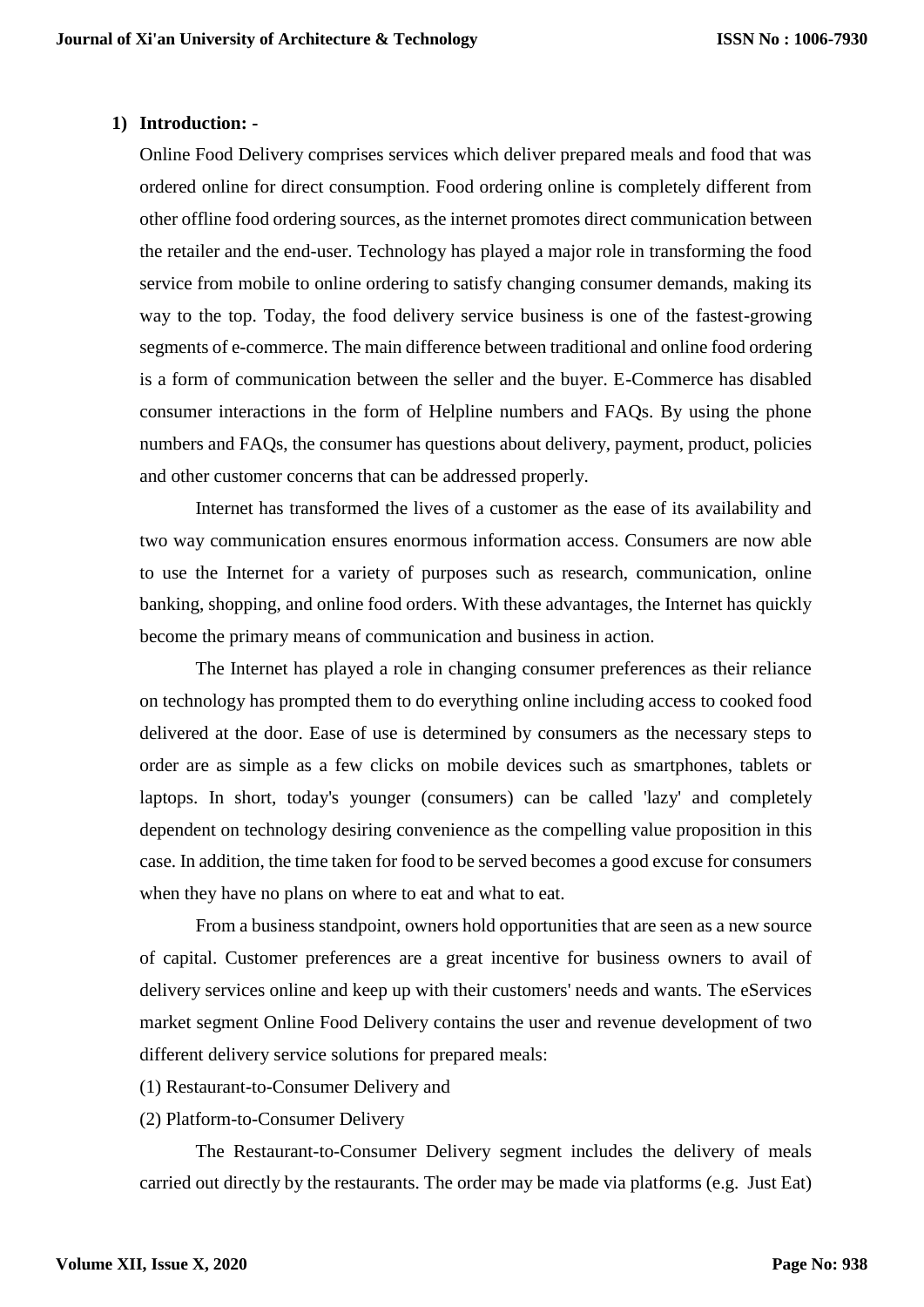or directly through a restaurant website (e.g. Domino's). The Platform-to-Consumer Delivery market segment focuses on online delivery services that provide customers with meals from partner restaurants that do not necessarily have to offer food delivery themselves. In this case, the platform handles the delivery process. This study focuses on the segment catering to Platform to Consumer delivery with platforms like Zomato and Swiggy considered as part of the study.

Online food delivery is especially limited in developing countries as technology and consumer preferences continue to change. According to the survey, 50.8% of people reject food delivery because they do not like to cook, as it allows customers to have food delivered directly to their home or office in less than an hour. Although the Internet has only recently expanded into the current situation, some consumers are still participating in online sales. For many people, there are still problems with the security and transmission of personal information over the Internet.

#### **2) Review of Literature: -**

Jyotishman Das (2018) in his study entitled "Consumer perception of online food ordering and delivery services: A dynamic study" collected data from respondents who had already ordered and used food delivery services online. The purpose of this study was to understand the factors, their understanding, needs, and the different characteristics of different online sites in their minds and the overall satisfaction of online food delivery services. Similarly, the researcher collected data from Pune and also visited various restaurants to understand their observations. In this study, the researcher looked at four parameters.

Dr. Neha Parashar and Ms. Sakina Ghadiyali have done research on "A study on customer's attitude and perception towards digital food app services". The purpose of this study is to understand the customer's performance through the introduction of technology and what the different types of applications consumers are satisfied with and what makes them happy and satisfied with the work. The aim was for this study to determine the significance between the facility provided by the various apps and consumer behavior and to find out which mobile app is the most preferred choice of respondents while purchasing food online through the mobile app.

Jusoh and Ling (2012) worked on how socio-demographic (age, income, occupation, types of goods, e-commerce experience and hours use on internet), purchase perception (product perception, customer service and consumer risk).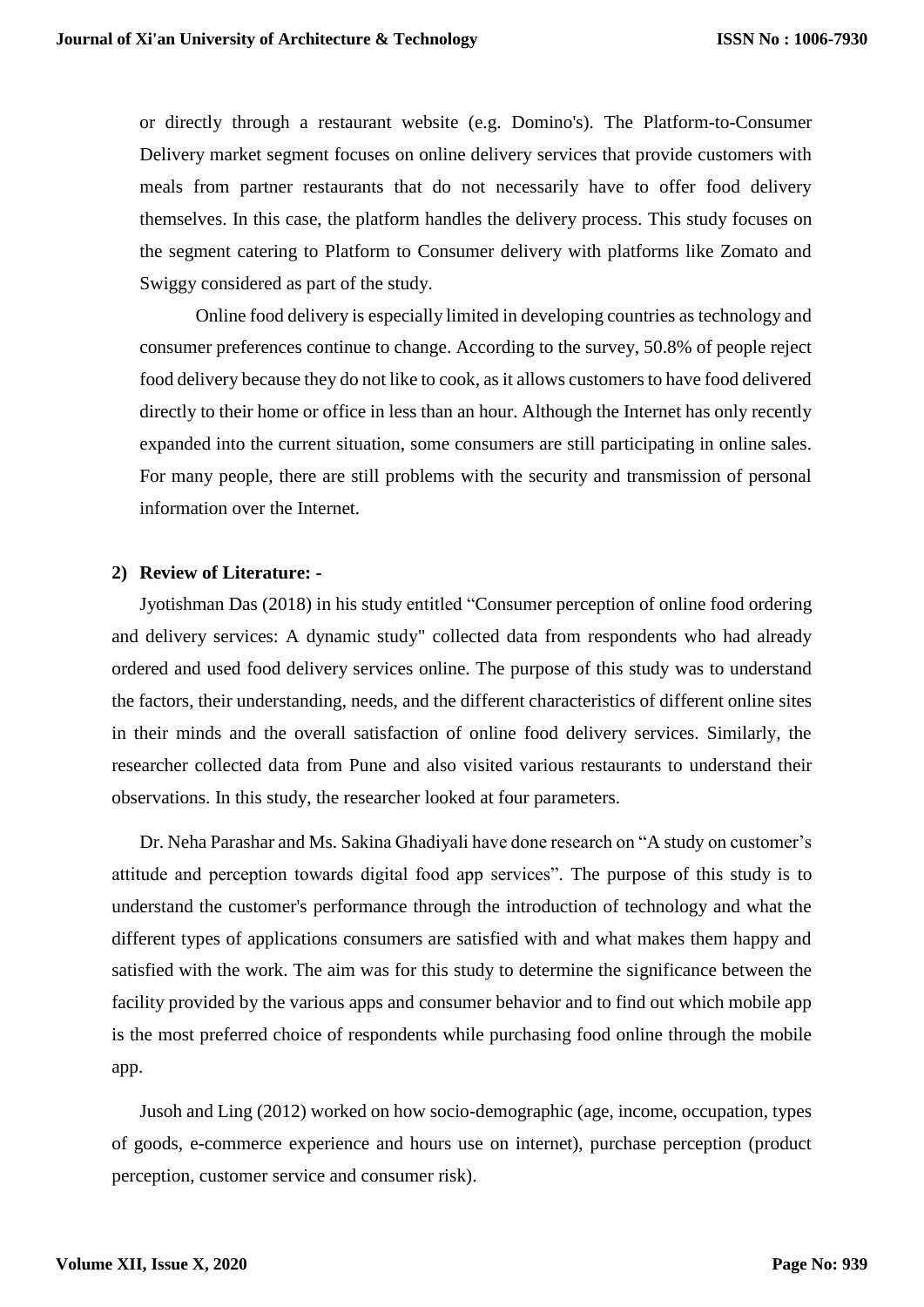Aggarwal (2013) studied that, online shopping is directly affected through various factors like age, gender, education and income and shows that there is strong relationship between age and attitude towards online shopping.

According to, RedSeer & industry sources, in the month of Jan 2019, average daily order for online food providers in India were 1.82 million for the top 3 food providers (Zomato, Swiggy & UberEats). However, it has shot up to around 3 million in June 2019. Sources of RedSeer & industry also highlighted the factors which is boosting the sales ratio i. e. weekends, discounts, city launches and growth driven by exclusive tie ups. Sources of RedSeer & industry also said that, in Oct. 2019 daily order has picked up the growth between 1-2% because of festivals like Navratri, Dusshera and Diwali. Top three food delivery companies said that, order per day of Zomato is 1.25 million, for Swiggy is between 1.4 to 1.6 million & for UberEats is 0.4 to 0.6 million per day. (Source : RedSeer & industry)

Swiggy India has published the very surprising data of eating habit of Indians of 2019. In it they have found that, every minute 95 biryanis were ordered, Pune's chicken sajuk tup biryanis was the most expensive birayani which was offered in Rs. 1500/-, Mumbai's 'Cahl Dhanno Tawa Biryani was sold on swiggy for Rs. 19.Swiggy, order of Khichadi grew to 128%, Earliest breakfast delivery was found at Coimbatore at 6,07am for Pongal and idli. Most ordered dessert was Gulab Jamun bagging 17,69,399 customer orders while 3 Lakh ordered cakes.(Swiggy 2019)

#### **3) Objectives: -**

1. To analyze the key drivers of purchase for online food delivery mobile applications.

2. To understand the impact of advertisement on ordering food online.

3. To study the restaurant preferences (Promotion Mix) of the respondents while ordering food online.

## **4) Hypothesis: -**

- 1. There is significant relationship between source of advertisement and ordering food online.
- 2. There is significant relationship between preferences (Promotion Mix) and ordering food online.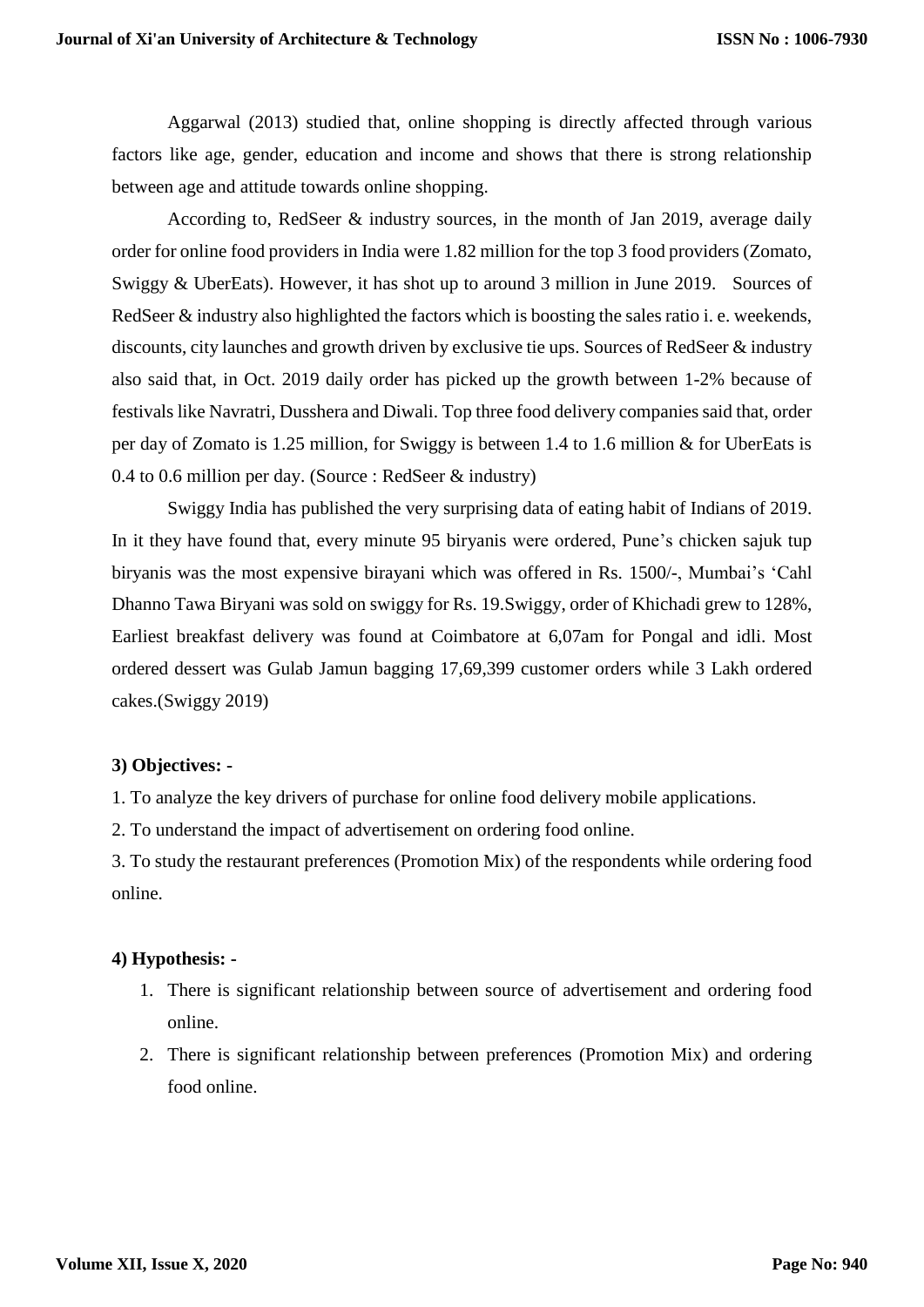## **5) Research Methods.**

Researcher has used primary data collected through use of the well-designed questionnaire as the research instrument. Thus, a quantitative approach using survey method is used for data collection.

The profile of the respondent chosen was one who has ordered food online at least once in the last three months. In this regard's researcher has distributed 150 questionnaire and at the stage of freezing, researcher has removed the 47 filled questionnaires due to sampling error and sample size is frozen to 103. Data is collected by stratified random sampling methods as employee of Pvt. Organization, businessman and college going student is targeted for the study. In this entire process researcher's primary objective was to find out and understand the influence of online food delivery apps on its users. In data analysis, Chi-Square Tests, Anova, were used for the test. The reliability test was used for the questionnaire and was performed using Cronbach's Alpha test and the result was 0.84 which is good. Face validation is also used for queries.

#### **6) Limitation: -**

- Respective study is limited to customer perception and online food delivery in Pune.
- Data analysis is done on the basis of responses given by respondents.
- The respondent's preference towards online food ordering vary from individual to individual.

#### **7) Result and discussion: -**

Frequency was calculated of the all respondents as per the questionnaire. Frequency distribution of some of the variables is given below :-

- Age :As regards age –13 (12.6%) respondents were from the 15-20 age, 79 (76.7%) respondents from the 21-25(76.7%) age and 11 (10.7%) were from the 26-30 age category.
- Gender :As far as gender is concerned  $-65(63.1\%)$  were the male and remaining were the female.
- App preference :48 (46.6%) respondents using Swiggy app, 25 (24.3%) respondents using Uber eat app for ordering food, 23 (28.2%) respondents using Zomato app and 1 (1%) respondents using food panda's app for ordering food online.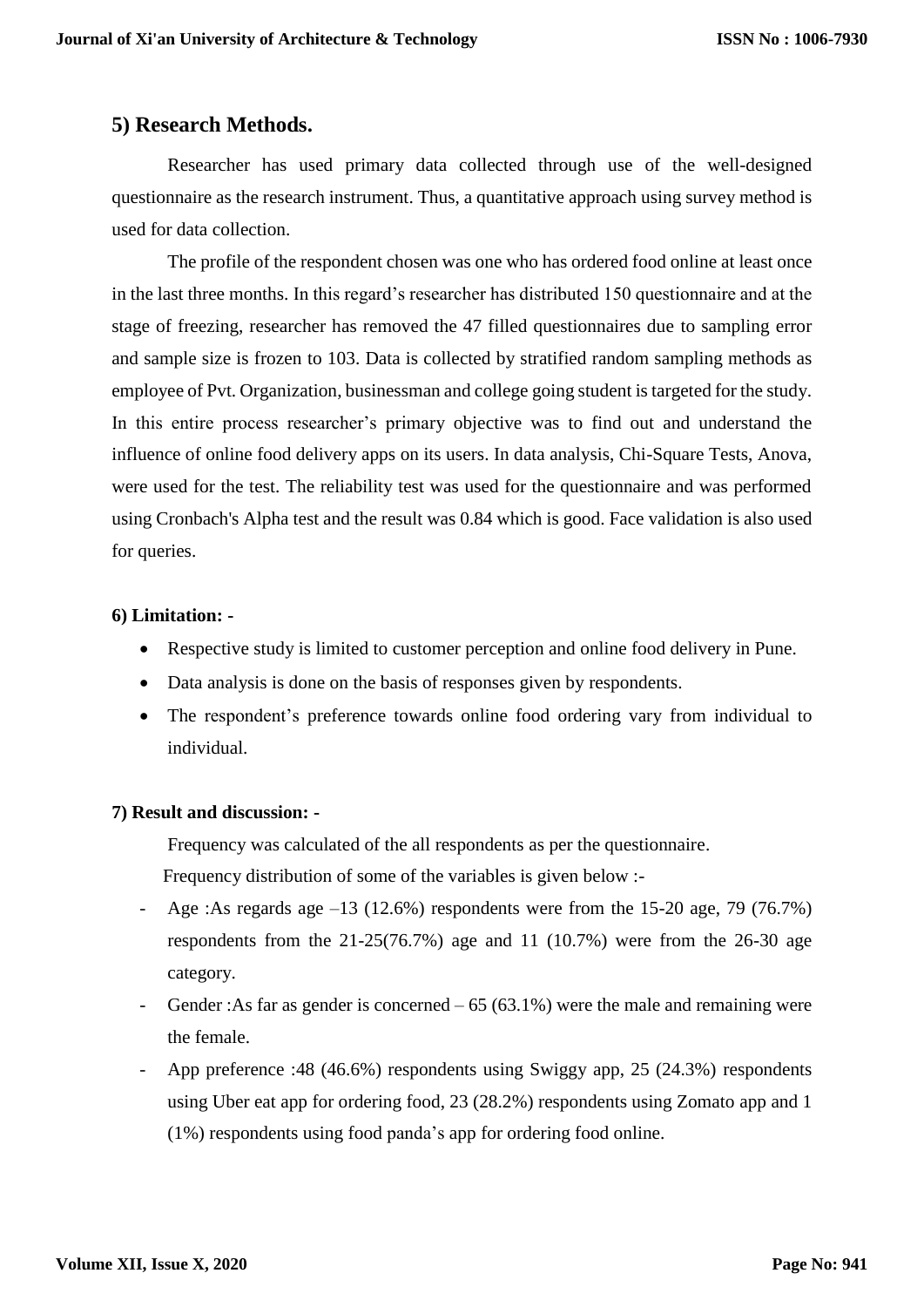- Frequency of buying food online is 18 (17.5%) respondents ordering food every day, 35(34%) respondents ordering food once/ twice a month,31(30.1%) respondents ordering food once/ twice a week, 19 (18.4%) respondents ordering food Rarely.
- Source of information is  $-22$  (21.4%) respondents got know through their Friends & Relatives, 42 (40.8%) respondents got to know through Offline advertisements, 39 (37.9%) respondents got to know through Online Advertisement.
- Importance of food online is  $-24*7$  availability it has said by 14 (13.6%) respondents, Delivery Speed it has said by 6 (5.9%) respondents, more restaurants option available it has said by 21 (20.4%) respondents, Quality of food it has said by 62 (60.2%) respondents.
- 76 (73.8%) respondents said it is easy and convenient to order food online, 25 (24.3%) respondents said it is some time easy and convenient to order food online and 2 (1.9%) respondents said it is not easy and convenient to order food online.
- Mode of payment: 38 (36.9%) respondents prefer Cash on Delivery, 29 (28.2%) prefer Debit/credit Cards, 10 ( 9.7%) prefer Net Banking and 26 (25.2%) respondents were preferring Payment Wallets for payments at most of the time.
- Billing amount of online order :79 (76.7%) respondents were used to spend Rs.100 Rs. 500, 16 (15.5%) respondents were used to spend Rs. 600 - Rs. 1000, 3 (2.9%) respondents were used to spend Rs. 1100 - Rs. 1500, 5 (4.9%) respondents were used to spend more than Rs. 1500.
- Food preference :50 (48.6%) respondents preferring Fast Food, 9 (8.7%) respondents preferring Ice Cream and Desert, 35 (34%) respondents preferring North Indian, 9 (8.7%) respondents preferring South Indian Food while ordering online.
- Selection of App for ordering online food is:-  $1(1\%)$  respondents choose app due to Coupons, 31 ( 30.1%) respondents choose app due to discount offers, 7  $(6.^{\circ}\%)$ respondents choose app due to discount, 64 (62.1%) respondents choose app due ratings while ordering food online.
- Overall experience of the respondents is been analyzed. In this regard, 3 (2.9%) respondents were Highly Dissatisfied, 8 (7.8%) were Dissatisfied, 30 (29.1%) were Neutral, 56 (54.4%) were Satisfied and Highly 6 (5.8%) were Satisfied.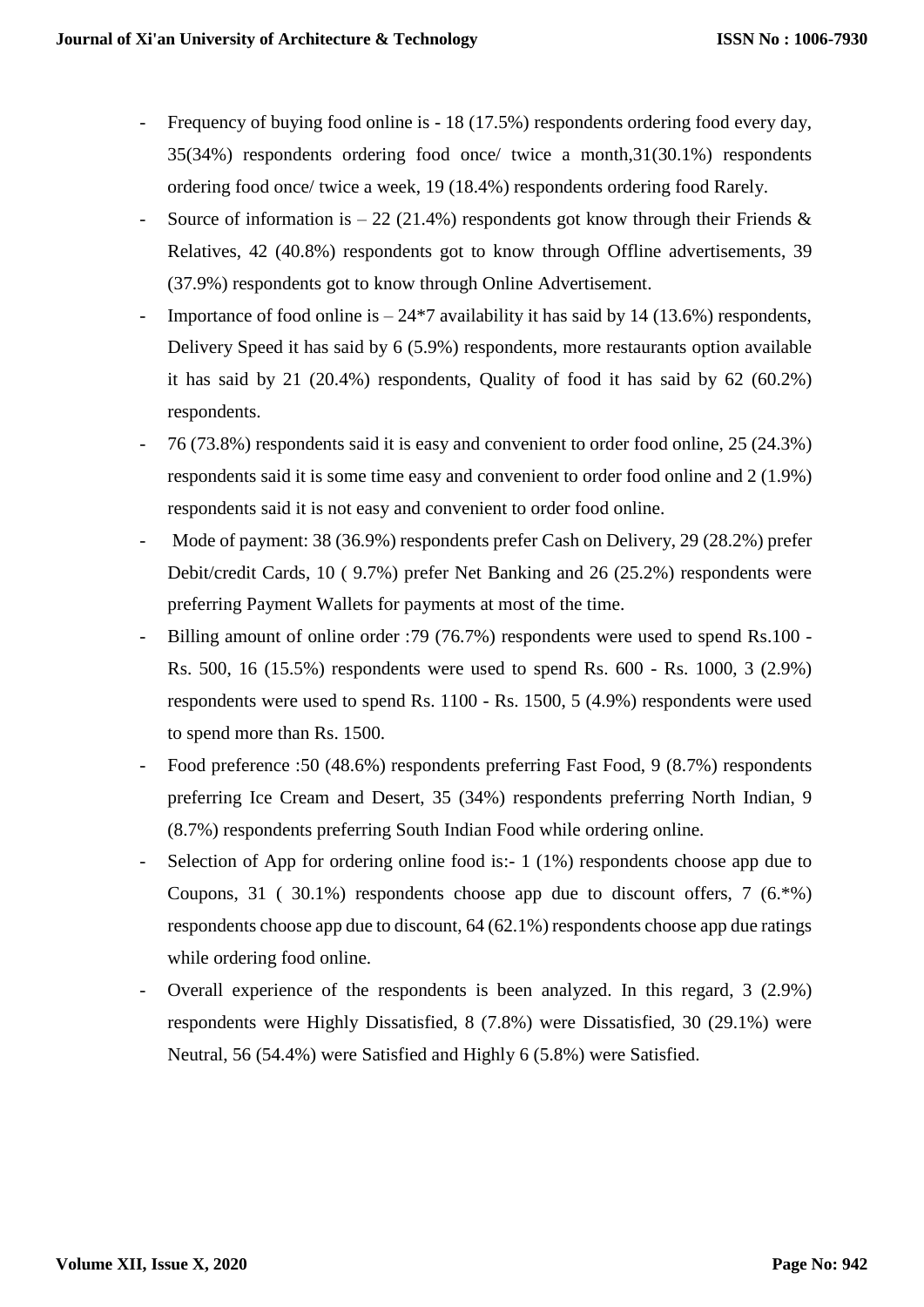## **A. SPENDING ON CUISINES:**

## **Cross tabulation for Spending \* Cuisine Preferences**

|                                                                      |         |                                 |                  |                                                    | <b>Cuisine Preferences</b>                  |                                                    |                                     |        |
|----------------------------------------------------------------------|---------|---------------------------------|------------------|----------------------------------------------------|---------------------------------------------|----------------------------------------------------|-------------------------------------|--------|
|                                                                      |         |                                 |                  | <b>Nort</b><br>$\mathbf h$<br>India<br>$\mathbf n$ | Sout<br>$\mathbf h$<br>India<br>$\mathbf n$ | <b>Stre</b><br><sub>et</sub><br>Foo<br>$\mathbf d$ | Ice<br>cream<br>$\&$<br>Desert<br>S | Total  |
| Spendin                                                              | 100-500 | Count                           | 35               | 26                                                 | 8                                           | $\overline{4}$                                     | 6                                   | 79     |
| g                                                                    |         | % within Spending               | 44.3%            | 32.9%                                              | 10.1%                                       | 5.1%                                               | 7.6%                                | 100.0% |
|                                                                      |         | % within Cuisine<br>Preferences | 77.8%            | 74.3%                                              | 88.9%                                       | 80.0%                                              | 66.7%                               | 76.7%  |
|                                                                      |         | % of Total                      | 34.0%            | 25.2%                                              | 7.8%                                        | 3.9%                                               | 5.8%                                | 76.7%  |
|                                                                      | 600-500 | Count                           | 8                | 5                                                  | $\mathbf{1}$                                | $\mathbf{1}$                                       | $\mathbf{1}$                        | 16     |
|                                                                      |         | % within Spending               | 50.0%            | 31.3%                                              | 6.3%                                        | 6.3%                                               | 6.3%                                | 100.0% |
|                                                                      |         | % within cuisine Preferences    | 17.8%            | 14.3%                                              | 11.1%                                       | 20.0%                                              | 11.1%                               | 15.5%  |
|                                                                      |         | % of Total                      | 7.8%             | 4.9%                                               | 1.0%                                        | 1.0%                                               | 1.0%                                | 15.5%  |
|                                                                      | 1100-   | Count                           | $\boldsymbol{0}$ | 3                                                  | $\boldsymbol{0}$                            | $\boldsymbol{0}$                                   | $\boldsymbol{0}$                    | 3      |
|                                                                      | 1500    | % within Spending               | 0.0%             | 100.0<br>$\%$                                      | 0.0%                                        | 0.0%                                               | 0.0%                                | 100.0% |
|                                                                      |         | % within Cuisine<br>Preferences | 0.0%             | 8.6%                                               | 0.0%                                        | 0.0%                                               | 0.0%                                | 2.9%   |
|                                                                      |         | % of Total                      | 0.0%             | 2.9%                                               | 0.0%                                        | 0.0%                                               | 0.0%                                | 2.9%   |
|                                                                      | more    | Count                           | $\overline{2}$   | $\mathbf{1}$                                       | $\overline{0}$                              | $\overline{0}$                                     | $\overline{2}$                      | 5      |
|                                                                      | than    | % within Spending               | 40.0%            | 20.0%                                              | 0.0%                                        | 0.0%                                               | 40.0%                               | 100.0% |
|                                                                      | 1500    | % within cuisine Preferences    | 4.4%             | 2.9%                                               | 0.0%                                        | 0.0%                                               | 22.2%                               | 4.9%   |
|                                                                      |         | % of Total                      | 1.9%             | 1.0%                                               | 0.0%                                        | 0.0%                                               | 1.9%                                | 4.9%   |
| Tota                                                                 |         | Count                           | 45               | 35                                                 | 9                                           | 5                                                  | 9                                   | 103    |
| 1<br>% within Spending<br>% within cuisine Preferences<br>% of Total |         | 43.7%                           | 34.0%            | 8.7%                                               | 4.9%                                        | 8.7%                                               | 100.0%                              |        |
|                                                                      |         |                                 | 100.0<br>$\%$    | 100.0<br>$\%$                                      | 100.0<br>$\%$                               | 100.0<br>$\%$                                      | 100.0<br>$\%$                       | 100.0% |
|                                                                      |         |                                 | 43.7%            | 34.0%                                              | 8.7%                                        | 4.9%                                               | 8.7%                                | 100.0% |

## **INTERPRETATION:**

Above table interprets that

□ Respondent who spend Rs.100-500, 44.3% spend on fast food, 32.9% spend on North Indian Cuisine, 10.1% of the respondents spend on South Indian Cuisine, 5.1% spend on street food & 7.6% spend on Ice cream and dessert.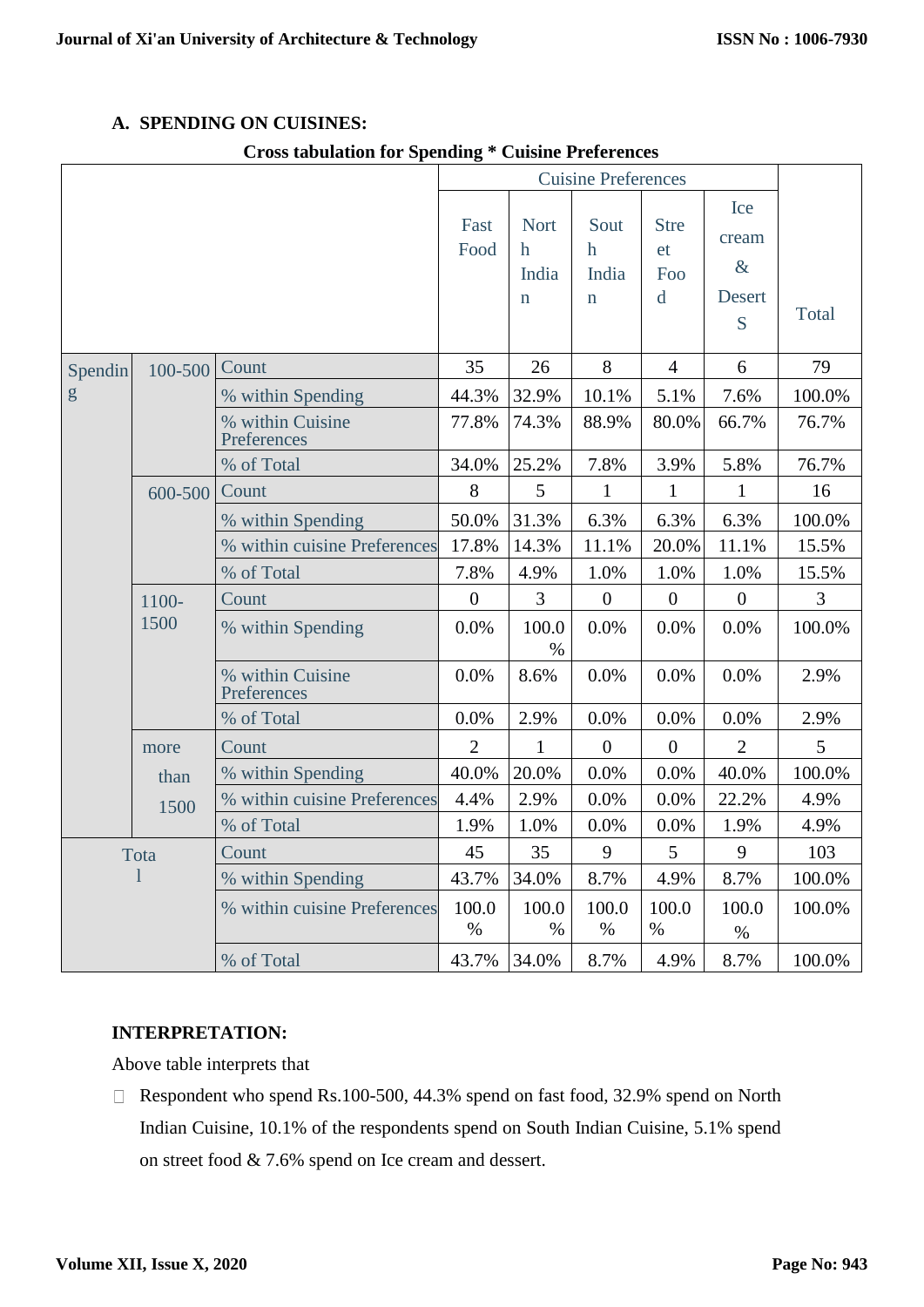- $\Box$  Respondents who spend Rs. 600-1000, 50% spend on fast food, 31.3% spend on North Indian cuisine, 6.3% spend on South Indian cuisine, 6.3% spend on Street food & 6.3% spend Ice cream and dessert.
- $\Box$  Respondents who spend Rs. 1100-1500, all of them spend on North Indian cuisine.
- $\Box$  Respondents who spend more than 1500, 40% respondents spend on fast food, 20% spend on North Indian cuisine & 40% spend on Ice cream and desserts.

## **B. MODE OF PAYMENT AND SPENDING**

#### **Cross tabulation for Spending \* Mode of payment**

|         |              |                             |                            |                                  | Mode of payment            |                                                  |               |
|---------|--------------|-----------------------------|----------------------------|----------------------------------|----------------------------|--------------------------------------------------|---------------|
|         |              |                             | Cash<br>on<br>deliver<br>y | <b>Net</b><br><b>Bankin</b><br>g | Payme<br>nt<br>Wallet<br>S | Debit /<br>cred<br>it<br>card<br>$S_{\parallel}$ | Total         |
| Spendin | 100-500      | Count                       | 28                         | 8                                | 22                         | 21                                               | 79            |
| g       |              | % within Spending           | 35.4%                      | 10.1%                            | 27.8%                      | 26.6%                                            | 100.0<br>$\%$ |
|         |              | % within Mode of<br>payment | 73.7%                      | 80.0%                            | 84.6%                      | 72.4%                                            | 76.7%         |
|         |              | % of Total                  | 27.2%                      | 7.8%                             | 21.4%                      | 20.4%                                            | 76.7%         |
|         | 600-1000     | Count                       | 6                          | $\mathbf{1}$                     | $\overline{2}$             | $\overline{7}$                                   | 16            |
|         |              | % within Spending           | 37.5%                      | 6.3%                             | 12.5%                      | 43.8%                                            | 100.0<br>$\%$ |
|         |              | % within Mode of<br>payment | 15.8%                      | 10.0%                            | 7.7%                       | 24.1%                                            | 15.5%         |
|         |              | % of Total                  | 5.8%                       | 1.0%                             | 1.9%                       | 6.8%                                             | 15.5%         |
|         | 1100-1500    | Count                       | $\mathbf{1}$               | $\boldsymbol{0}$                 | $\mathbf{1}$               | $\mathbf{1}$                                     | 3             |
|         |              | % within Spending           | 33.3%                      | 0.0%                             | 33.3%                      | 33.3%                                            | 100.0<br>$\%$ |
|         |              | % within Mode of<br>payment | 2.6%                       | 0.0%                             | 3.8%                       | 3.4%                                             | 2.9%          |
|         |              | % of Total                  | 1.0%                       | 0.0%                             | 1.0%                       | 1.0%                                             | 2.9%          |
|         | more         | Count                       | 3                          | 1                                | $\mathbf{1}$               | $\boldsymbol{0}$                                 | 5             |
|         | than         | % within Spending           | 60.0%                      | 20.0%                            | 20.0%                      | 0.0%                                             | 100.0<br>%    |
|         | 1500         | % within Mode of<br>payment | 7.9%                       | 10.0%                            | 3.8%                       | 0.0%                                             | 4.9%          |
|         |              | % of Total                  | 2.9%                       | 1.0%                             | 1.0%                       | 0.0%                                             | 4.9%          |
|         | Tota         | Count                       | 38                         | 10                               | 26                         | 29                                               | 103           |
|         | $\mathbf{l}$ | % within Spending           | 36.9%                      | 9.7%                             | 25.2%                      | 28.2%                                            | 100.0         |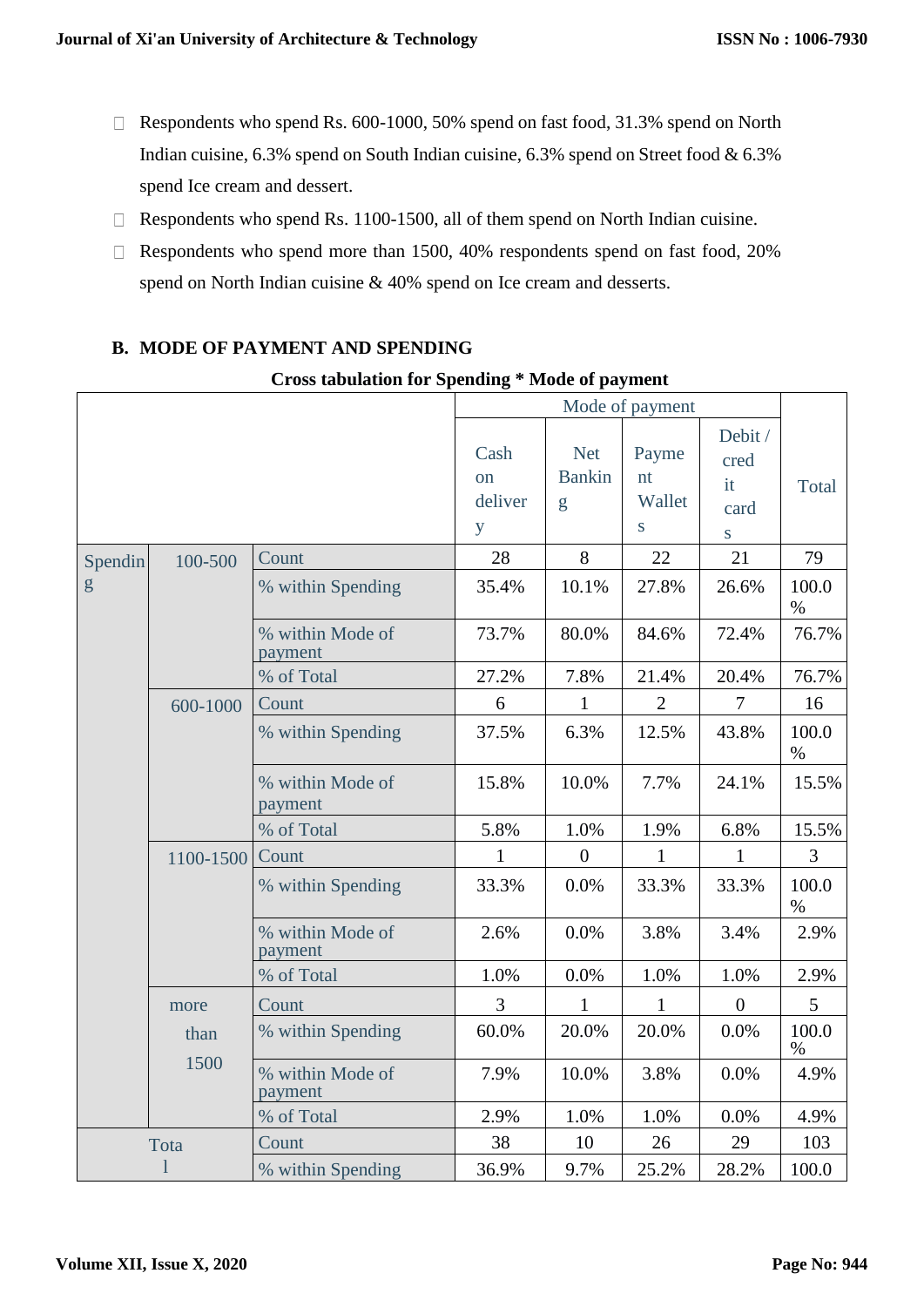|                             |               |            |               |               | $\%$          |
|-----------------------------|---------------|------------|---------------|---------------|---------------|
| % within Mode of<br>payment | 100.0<br>$\%$ | 100.0<br>% | 100.0<br>$\%$ | 100.0<br>$\%$ | 100.0<br>$\%$ |
| % of Total                  | 36.9%         | 9.7%       | 25.2%         | 28.2%         | 100.0<br>$\%$ |

### **INTERPRETATION:** Above table interprets that

- Respondents who prefer cash on delivery as payment option, 73.7% spends approx. Rs100-500, 15.8% spends approx. Rs 600-1000, 2.6% spends approx. 1100-1500 &7.9% spend more than1500.
- Respondents who prefer net banking as mode of payment, 80% spend Rs.100-500, 10% spends 600-1000 & 10% spends more than1500.
- Respondents who prefer payment wallets as mode of payment, 84.6% spend Rs.100- 500, 7.7% spends Rs.600-1000, 2.6% spends Rs.1100-1500 & 7.9% t spends more than1500.
- Respondents who prefer Debit/ credit cards as mode of payment, 72.74% spend Rs. 100- 500, 24.1% spends Rs. 600-1000 & 3.4% spends Rs.1100-1500.

### **C. REGRESSION**

| Mode                                | Variables Entered         | <b>Variables Removed</b> | Method |  |  |  |
|-------------------------------------|---------------------------|--------------------------|--------|--|--|--|
|                                     | Spending, Apps Preference |                          | Enter  |  |  |  |
| a. Dependent Variable: Frequency    |                           |                          |        |  |  |  |
| b. All requested variables entered. |                           |                          |        |  |  |  |

#### **Variables Entered/Removed**

#### **Model Summary**

|       |                   |          |                          | <b>Std.</b> Error of the Estimate |
|-------|-------------------|----------|--------------------------|-----------------------------------|
| Model |                   | R Square | <b>Adjusted R Square</b> |                                   |
|       | .308 <sup>a</sup> | .095     |                          | .950                              |
|       |                   |          |                          |                                   |

a. Predictors: (Constant), Spending, Apps Preference

| NOV. |
|------|
|      |

|                                  | Model                                                | Sum of Squares | df  | Mean Square | F     | Sig.             |  |  |
|----------------------------------|------------------------------------------------------|----------------|-----|-------------|-------|------------------|--|--|
|                                  | Regression                                           | 9.457          |     | 4.729       | 5.244 | 007 <sup>b</sup> |  |  |
|                                  | Residual                                             | 90.174         | 100 | .902        |       |                  |  |  |
|                                  | Total                                                | 99.631         | 102 |             |       |                  |  |  |
| a. Dependent Variable: Frequency |                                                      |                |     |             |       |                  |  |  |
|                                  | b. Predictors: (Constant), Spending, Apps Preference |                |     |             |       |                  |  |  |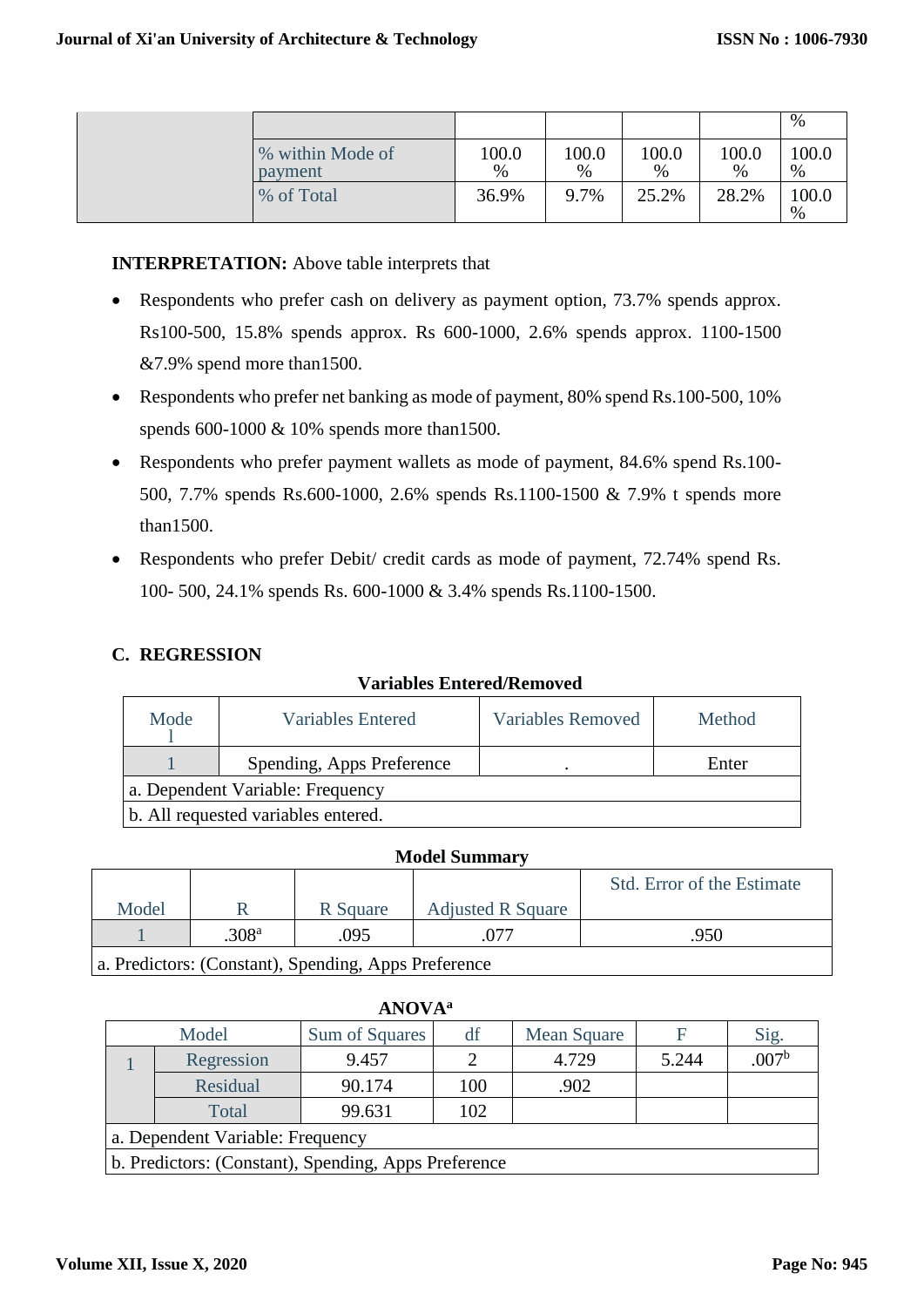|      | Coemcient                        |                                |               |                              |          |      |  |  |
|------|----------------------------------|--------------------------------|---------------|------------------------------|----------|------|--|--|
| Mode |                                  | Unstandardized<br>Coefficients |               | Standardized<br>Coefficients |          |      |  |  |
|      |                                  | B                              | Std.<br>Error | <b>Beta</b>                  |          | Sig. |  |  |
|      | (Constant)                       | 2.884                          | .263          |                              | 10.954   | .000 |  |  |
|      | <b>Apps Preference</b>           | .101                           | .108          | .089                         | .932     | .353 |  |  |
|      | Spending                         | $-.393$                        | .124          | $-.304$                      | $-3.182$ | .002 |  |  |
|      | a. Dependent Variable: Frequency |                                |               |                              |          |      |  |  |

**Coefficient**

Frequency of buying online= Constant +Spending coefficient\*spending

Frequency of buying online=  $2.884+(-0.393)$ <sup>\*</sup> spending

Significance Value=  $(.000)(.002)$ 

#### **INTERPRETATION:**

The above equation interprets that for one unit increase in spending the impact on frequency of buying online is -0.393 times. A plausible explanation for this could be that as spending increases, the frequency of buying online decreases whereas the shift occurs in terms of more dine in experiences of the customer.

#### **D. OCCUPATION WISESPENDING**

**Cross tabulation for Spending \* Occupation**

|          |                |                     |                | Occupation     |                    |        |
|----------|----------------|---------------------|----------------|----------------|--------------------|--------|
|          |                |                     | Pvt.           | <b>Student</b> | <b>Businessman</b> | Total  |
| Spending | 100-500        | Count               | 34             | 41             | 4                  | 79     |
|          |                | % within Spending   | 43.0%          | 51.9%          | 5.1%               | 100.0% |
|          |                | % within Occupation | 77.3%          | 77.4%          | 66.7%              | 76.7%  |
|          |                | % of Total          | 33.0%          | 39.8%          | 3.9%               | 76.7%  |
|          | 600-1000       | Count               | $\overline{7}$ | 7              | $\overline{c}$     | 16     |
|          |                | % within Spending   | 43.8%          | 43.8%          | 12.5%              | 100.0% |
|          |                | % within Occupation | 15.9%          | 13.2%          | 33.3%              | 15.5%  |
|          |                | % of Total          | 6.8%           | 6.8%           | 1.9%               | 15.5%  |
|          | 1100-1500      | Count               | 1              | $\mathfrak{D}$ | $\Omega$           | 3      |
|          |                | % within Spending   | 33.3%          | 66.7%          | 0.0%               | 100.0% |
|          |                | % within Occupation | 2.3%           | 3.8%           | 0.0%               | 2.9%   |
|          |                | % of Total          | 1.0%           | 1.9%           | 0.0%               | 2.9%   |
|          | more than 1500 | Count               | 2              | 3              | $\theta$           | 5      |
|          |                | % within Spending   | 40.0%          | 60.0%          | 0.0%               | 100.0% |
|          |                | % within Occupation | 4.5%           | 5.7%           | 0.0%               | 4.9%   |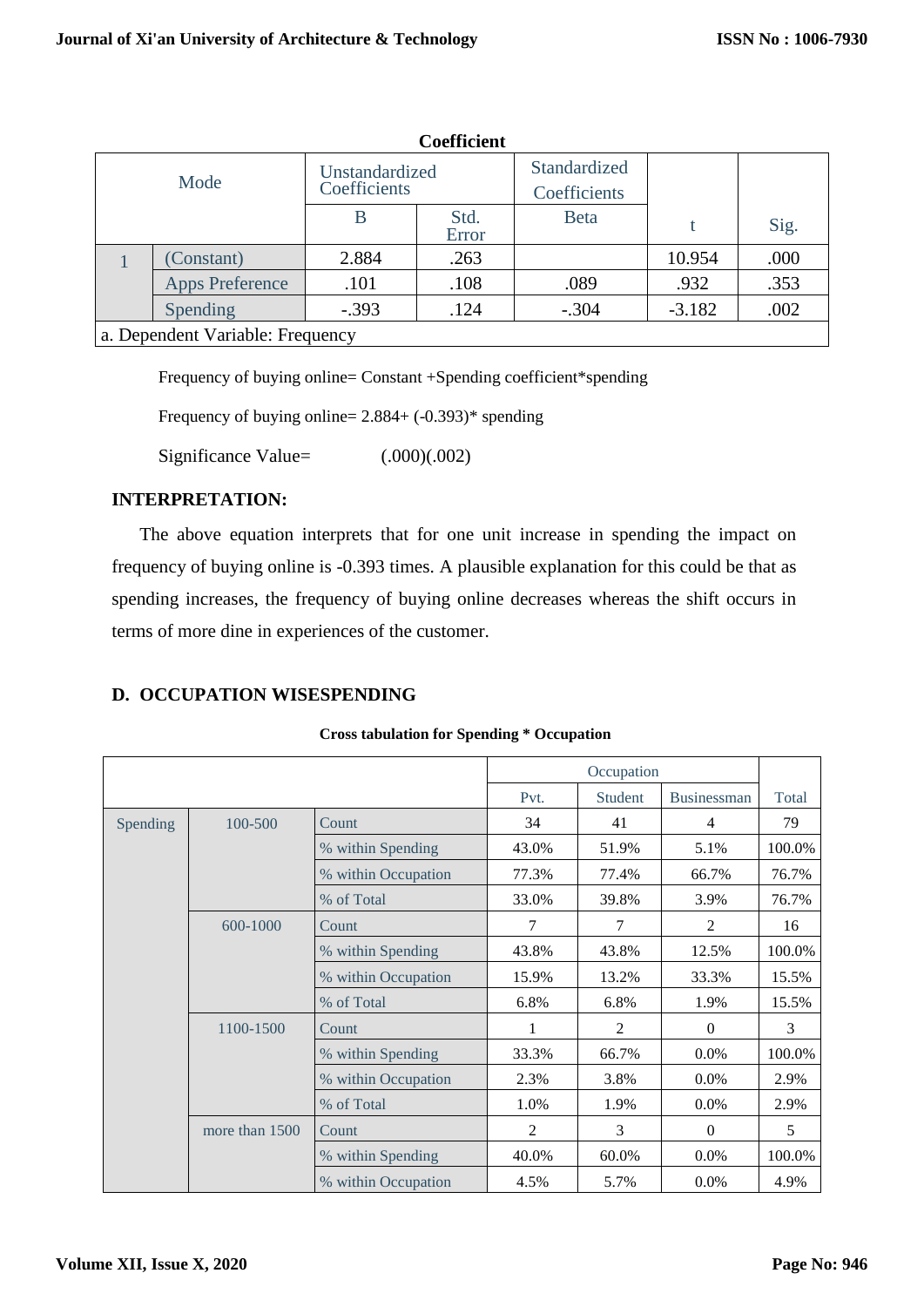|       | % of Total          | 1.9%   | 2.9%   | $0.0\%$ | 4.9%   |
|-------|---------------------|--------|--------|---------|--------|
| Total | Count               | 44     | 53     |         | 103    |
|       | % within Spending   | 42.7%  | 51.5%  | 5.8%    | 100.0% |
|       | % within Occupation | 100.0% | 100.0% | 100.0%  | 100.0% |
|       | % of Total          | 42.7%  | 51.5%  | 5.8%    | 100.0% |

#### **INTERPRETATION:**

- Respondents who are from the Pvt. Sectors, 77.3% of them spend Rs.100-500 on online food orderings, 15.9% of them spend Rs .600-1000, 2.3% of them spend Rs.1100-1500 and only 4.5% of them spend above Rs.1500.
- Respondents who are students, 77.4% of them spend Rs.100-500 on online food orderings, 13.2% of them spend Rs .600-1000, 3.8%of them spend Rs.1100-1500 and 5.7%of them spend above Rs.1500.
- Respondents who are businessman, 66.7% of them spend Rs.100-500 on online food orderings, 33.3%of them spend Rs .600-1000, none of them spend Rs.1100- 1500 and above his on online foodorders.

|           |                | <b>Cross tabulation for Frequency * Restaurant preferences</b> |         |        |                               |          |        |
|-----------|----------------|----------------------------------------------------------------|---------|--------|-------------------------------|----------|--------|
|           |                |                                                                |         |        | <b>Restaurant preferences</b> |          |        |
|           |                |                                                                |         |        | Discount                      |          |        |
|           |                |                                                                | Ratings | Offers |                               | Coupons  | Total  |
| Frequency | Every day      | Count                                                          | 8       | 8      | 2                             | $\theta$ | 18     |
|           |                | % within Frequency                                             | 44.4%   | 44.4%  | 11.1%                         | $0.0\%$  | 100.0% |
|           |                | % within Restaurant preferences                                | 12.5%   | 25.8%  | 28.6%                         | $0.0\%$  | 17.5%  |
|           |                | % of Total                                                     | 7.8%    | 7.8%   | 1.9%                          | $0.0\%$  | 17.5%  |
|           | once / twice a | Count                                                          | 23      | 6      | 1                             | 1        | 31     |
|           | week           | % within Frequency                                             | 74.2%   | 19.4%  | 3.2%                          | 3.2%     | 100.0% |
|           |                | % within Restaurant preferences                                | 35.9%   | 19.4%  | 14.3%                         | 100.0%   | 30.1%  |
|           |                | % of Total                                                     | 22.3%   | 5.8%   | 1.0%                          | 1.0%     | 30.1%  |
|           | once / twice a | Count                                                          | 22      | 12     | 1                             | $\Omega$ | 35     |
|           | month          | % within Frequency                                             | 62.9%   | 34.3%  | 2.9%                          | $0.0\%$  | 100.0% |
|           |                | % within Restaurant preferences                                | 34.4%   | 38.7%  | 14.3%                         | $0.0\%$  | 34.0%  |
|           |                | % of Total                                                     | 21.4%   | 11.7%  | 1.0%                          | $0.0\%$  | 34.0%  |
|           | Rarely         | Count                                                          | 11      | 5      | 3                             | $\Omega$ | 19     |
|           |                | % within Frequency                                             | 57.9%   | 26.3%  | 15.8%                         | $0.0\%$  | 100.0% |

## **E. RESTAURANT PREFERNCE :**

**Cross tabulation for Frequency \* Restaurant preferences**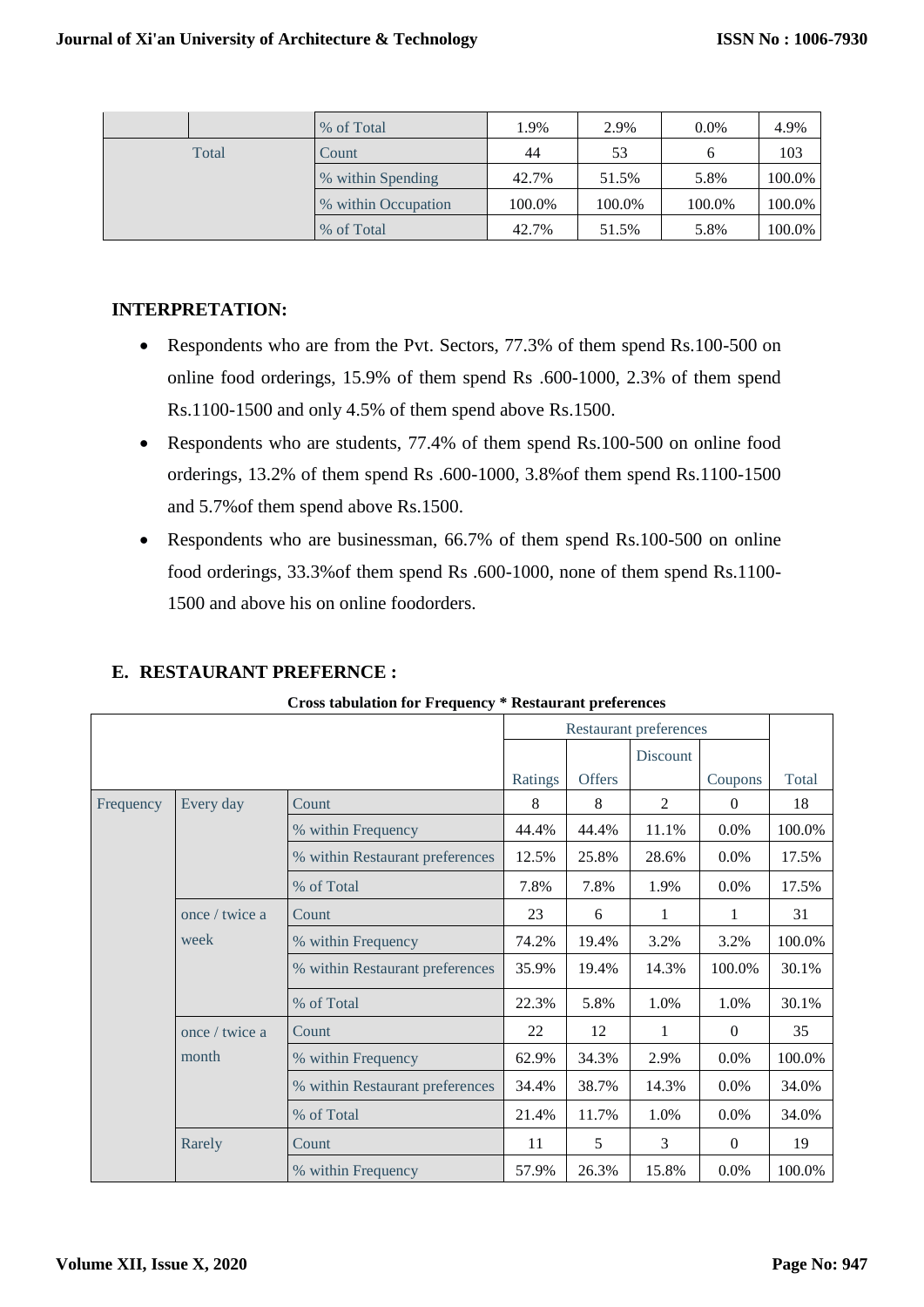|       |  | % within Restaurant preferences | 17.2%  | 16.1%  | 42.9%  | $0.0\%$ | 18.4%  |
|-------|--|---------------------------------|--------|--------|--------|---------|--------|
|       |  | % of Total                      | 10.7%  | 4.9%   | 2.9%   | $0.0\%$ | 18.4%  |
| Total |  | Count                           | 64     | 31     |        |         | 103    |
|       |  | % within Frequency              | 62.1%  | 30.1%  | 6.8%   | 1.0%    | 100.0% |
|       |  | % within Restaurant preferences | 100.0% | 100.0% | 100.0% | 100.0%  | 100.0% |
|       |  | % of Total                      | 62.1%  | 30.1%  | 6.8%   | 1.0%    | 100.0% |

#### **INTERPRETATION:** Above table interprets that

- Respondents who order food every day, 44.4% of them prefer ordering it on the basis of the ratings and offers and 11.1% of them prefer ordering food on the basis of discount.
- From the respondents who order food once / twice a week, 74.2% of them prefer ordering food on the basis of ratings, 19.4% of them prefer ordering on the basis of offers and 3.2% of them prefer it ordering on the basis of discountand coupons.
- From the respondents who order food once / twice a month, 62.9% of them prefer ordering food on the basis of ratings, 34.3% of them prefer ordering on the basis of offers and 2.9% of them prefer it ordering on the basis of discount and none of them prefer it on the basis of coupons.
- From the respondents who order food rarely, 57.9% of them prefer ordering food on the basis of ratings, 26.3%of them prefer ordering on the basis of offers and 15.8% of them prefer it ordering on the basis of discount and none of them prefer it on the basis of coupons.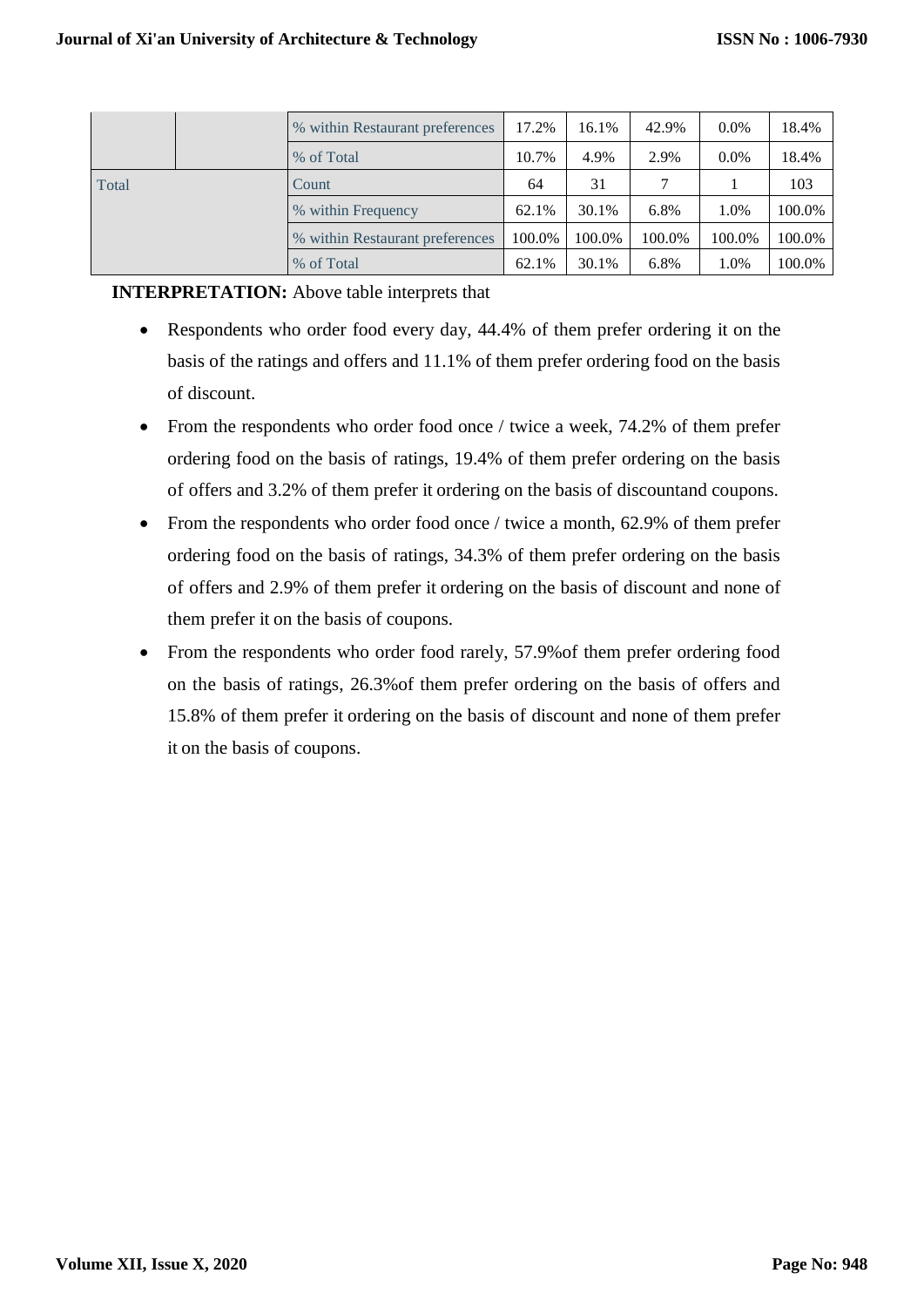## **8) Hypothesis Testing: -**

1. There is significant relationship between source of advertisement and ordering food online.

**Statistical Test: -** Chi square test of contingency

**Variable & Measurement:-** Source of information is categorical variable with five option ( 1= Friends and relatives, 2= offline advertisement, 3=online advertisement) .

Ordering food online was also categorical variable with two response options  $(1=$ 

Yes,  $2=N<sub>o</sub>$ ).

## **Level of significanceα= 0.05**

H<sup>0</sup> : There is no significant relationship between source of advertisement and ordering food online

H<sup>0</sup> : There is significant relationship between source of advertisement and ordering food online

| <b>Test Statistics</b> |                            |                    |                                                             |  |  |
|------------------------|----------------------------|--------------------|-------------------------------------------------------------|--|--|
|                        |                            |                    | How did you come to know about<br>online food delivery apps |  |  |
| Chi-Square             |                            |                    | $6.777^{\rm a}$                                             |  |  |
| Df                     |                            |                    | $\overline{2}$                                              |  |  |
| Asymp. Sig.            |                            |                    | .034                                                        |  |  |
| Monte<br>Carlo<br>Sig. | Sig.                       |                    | .036 <sup>b</sup>                                           |  |  |
|                        | 95% Confidence<br>Interval | Lower Bound        | .032                                                        |  |  |
|                        |                            | <b>Upper Bound</b> | .040                                                        |  |  |

## **Chi-Square Test**

## **Observation:-**

 $\chi^2$  (2) = 6.777, P = .034

**Conclusion:-** Since P Value (.001) is less than level of significance (0.05), the null hypothesis is rejected. Hence, it is concluded that, there is significant relationship between source of advertisement and ordering food online

2. There is significant relationship between preferences (Promotion Mix) and ordering food online.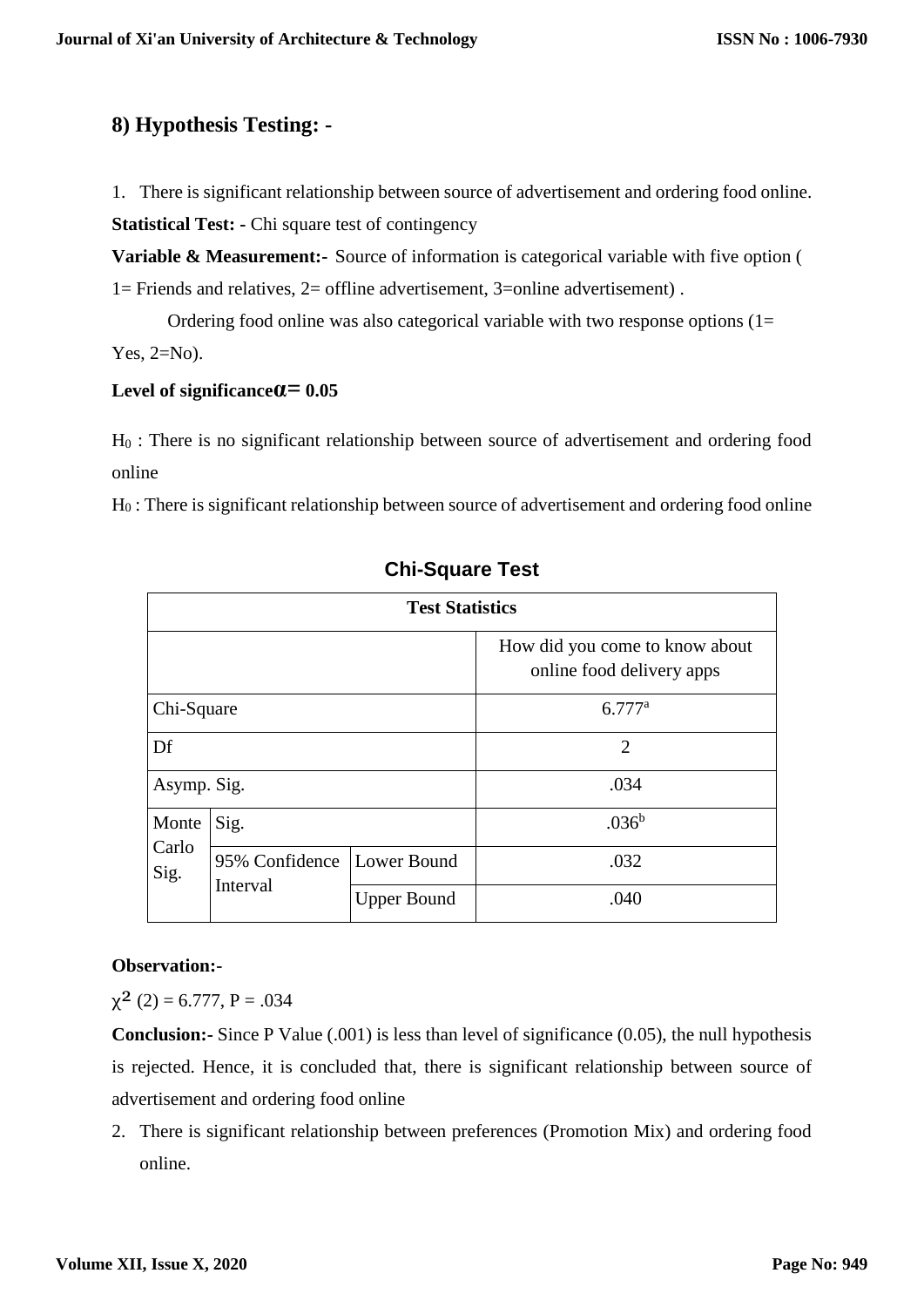**Statistical Test:-** Chi square test of contingency

**Variable & Measurement:-** Preferences (Promotion Mix) were categorical variable with

four option ( 1= Coupons, 2= Offers, 3=Discount, 4=Ratings) .

Ordering food online was also categorical variable with two response options  $(1=$ 

Yes,  $2=N_0$ ).

### **Level of significanceα= 0.05**

H<sup>0</sup> : There is no significant relationship between preferences (Promotion Mix) and ordering food online.

H<sup>0</sup> : There is significant relationship between preferences (Promotion Mix) and ordering food online.

| <b>Test Statistics</b> |                |                    |                                                             |  |  |
|------------------------|----------------|--------------------|-------------------------------------------------------------|--|--|
|                        |                |                    | How did you come to know about<br>online food delivery apps |  |  |
| Chi-Square             |                | $95.330^a$         |                                                             |  |  |
| Df                     |                | 3                  |                                                             |  |  |
| Asymp. Sig.            |                | .000               |                                                             |  |  |
| Monte Carlo Sig.       | Sig.           |                    | .000 <sup>b</sup>                                           |  |  |
|                        | 95% Confidence | Lower Bound        | .000                                                        |  |  |
|                        | Interval       | <b>Upper Bound</b> | .000                                                        |  |  |

## **Chi-Square Test**

#### **Observation:-**

 $\chi^2$  (3) = 95.330, P = .000

**Conclusion:-** Since P Value (.000) is less than level of significance (0.05), the null hypothesis is rejected. Hence, it is concluded that, there is significant relationship between preferences (Promotion Mix) and ordering food online.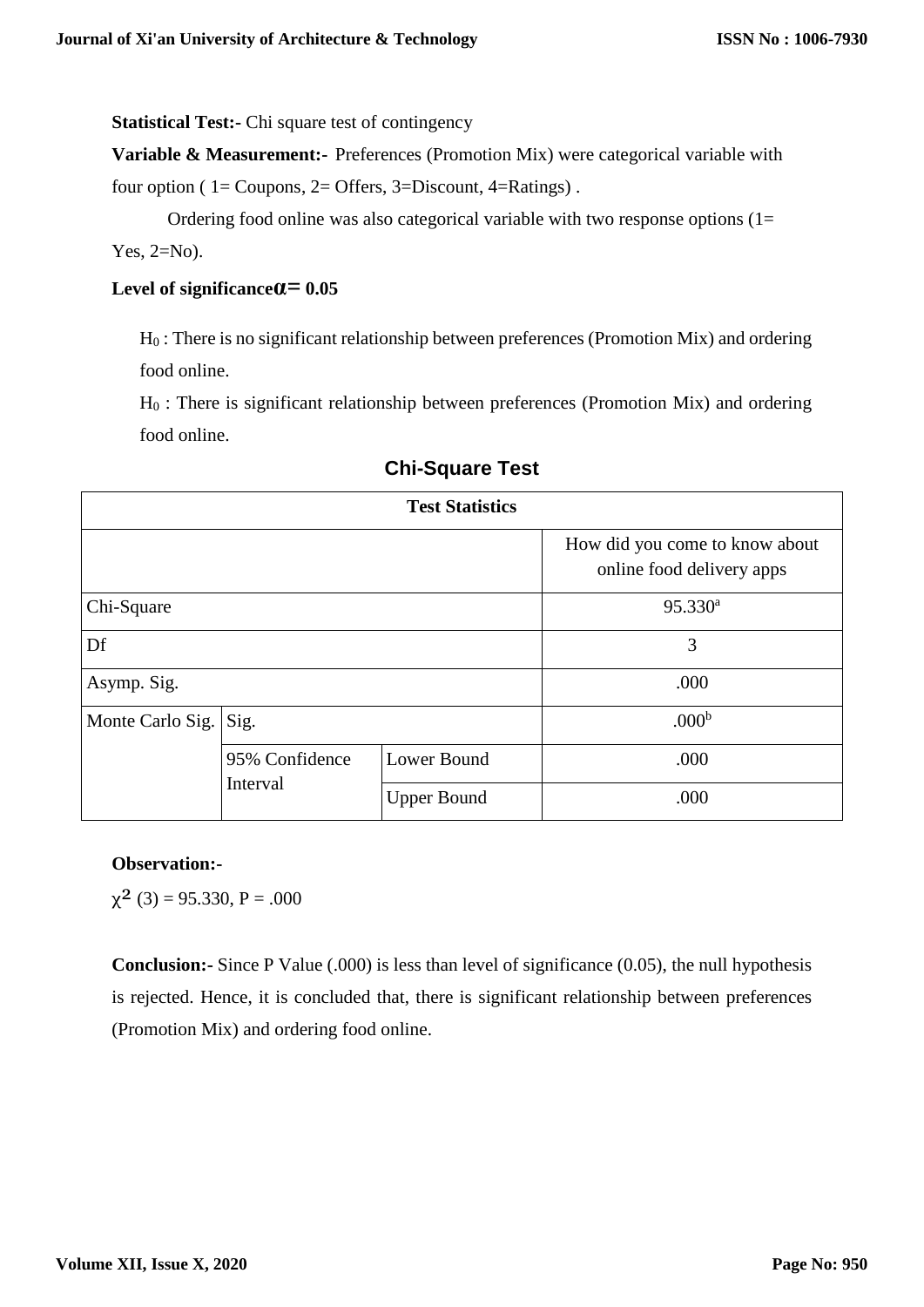## **9) Findings: -**

- From the Respondents who spend Rs.100-500 on ordering food online, maximum of them prefer ordering fast food and the minimum is spent on street food.
- 50% of the respondents prefer ordering fast food online from the respondents who spend Rs. 600-1000 on online food orders and they equally prefer ordering south Indian, street food and ice cream and deserts.
- The respondents who spend Rs. 1100-1500 on ordering food online only prefer North Indian and no other Cuisine.
- 40% of the respondents from the group who spend more than Rs. 1500 on online food orders prefer fast food and ice cream and deserts and the remaining 20% of them prefer North Indian cuisine.
- From all the respondents above the most preferable mode of payment is cash on delivery mode, 36.9% respondents prefer that.
- 28.2% of the respondents use the payment mode as debit and credit cards.
- From all the respondents only 9.7% of them prefer net banking.
- The respondents who spend Rs. 100-500 on online ordering prefer the cash on delivery mode of payment.
- From the respondents who spend Rs. 600-100 for online ordering prefer debit or credit card for their payments rather than Cash on delivery mode.
- Respondents who spend more than Rs.1500 on online ordering prefer only the Cash on delivery mode of payment and no other mode.
- The plausible explanation for this could that when spending on online buying increases the customer may prefer to go offline or visit the outlets physically.
- The maximum numbers of the respondent's i.e. 51.5% who order food online are students.
- 42.7% of the respondents who order food online belong to the private sectors.
- Only 5.8% of the businessman prefers ordering food online.
- 62.1% of the respondents prefer ordering food online on the basis of the ratings.
- From the respondents 30.1% of them prefer ordering food on the basis of offers.
- 6.8% of the respondents order food on the basis of the discount.
- Only 1.0% of the respondents from all the respondents prefer ordering food online on the basis of coupons.